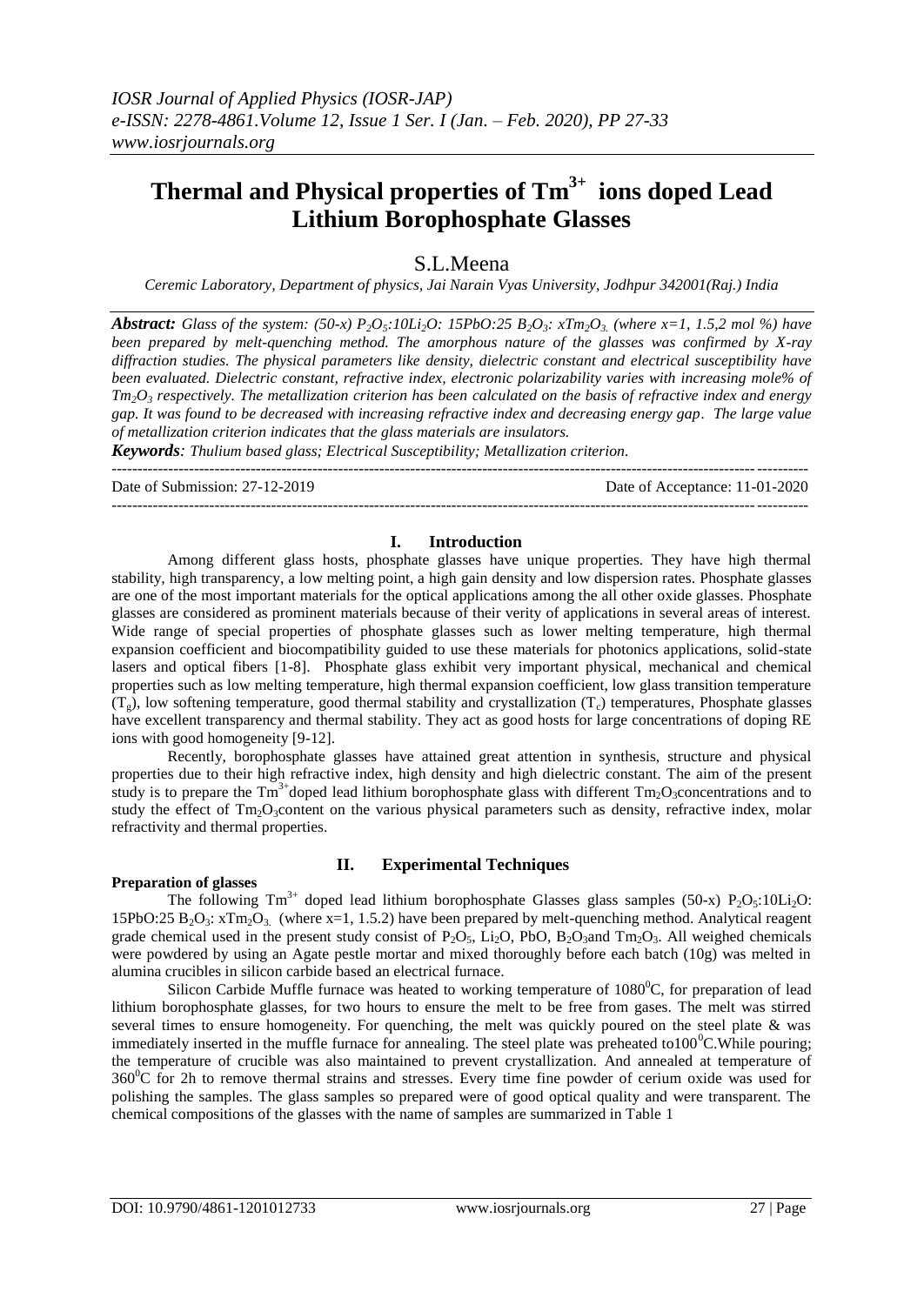| <b>Table 1</b> Chemical composition of the glasses |
|----------------------------------------------------|
|----------------------------------------------------|

| Sample          | Glass composition (mol %)                      |  |  |
|-----------------|------------------------------------------------|--|--|
| $LLBP$ (UD)     | $50P_2O_5:10Li_2O:15PbO:25B_2O_3$              |  |  |
| $LLBP$ (TM 1)   | $49P_2O_5:10Li_2O:15PbO:25B_2O_3:1Tm_2O_3$     |  |  |
| LLBP $(TM 1.5)$ | $48.5P_2O_5:10Li_2O:15PbO:25B_2O_3:1.5Tm_2O_3$ |  |  |
| $LLBP$ (TM 2)   | $48P_2O_5:10Li_2O:15PbO:25 B_2O_3:2Tm_2O_3$    |  |  |

LLBP (UD) -Represents undoped lead lithium borophosphate glass specimens LLBP (TM) -Represents  $Tm^{3+}$  doped lead lithium borophosphate glass specimens

# **III. Result and Discussion**

Figure 1 presents the XRD pattern of the samples containing show no sharp Bragg's peak, but only a broad diffuse hump around low angle region. This is the clear indication of amorphous nature with in the resolution limit of XRD instrument.



**Fig. 1**.X-ray diffraction pattern of  $P_2O_5$ : Li<sub>2</sub>O: PbO: B<sub>2</sub>O<sub>3</sub>: Tm<sub>2</sub>O<sub>3</sub> glasses.

#### **3.2. Thermal Studies**

**3.1. XRD Measurement**

Fig. 2 depicts the DTA thermogram of powdered LLBP sample show an endothermic peak corresponding to glass transition event followed by an exothermic peak related to crystallization event. The glass transition temperature (T<sub>g</sub>), onset crystallization temperature (T<sub>x</sub>), crystallization temperature (T<sub>c</sub>) were estimated to be 516<sup>°</sup>C, 585<sup>°</sup>C and 601<sup>°</sup>C respectively. From the measured value of T<sub>g</sub>, T<sub>x</sub> and T<sub>c</sub>, the glass stability factor ( $\Delta T = T_x - T_g$ ) has been determined to be 69<sup>0</sup>C indicating the good stability of the glass. Therefore, the present glass composition could also be used to draw fiber and used to determine the required heat temperatures applied to induce crystallization.



**Fig. 2.** DTA thermogram of powdered LLBP sample.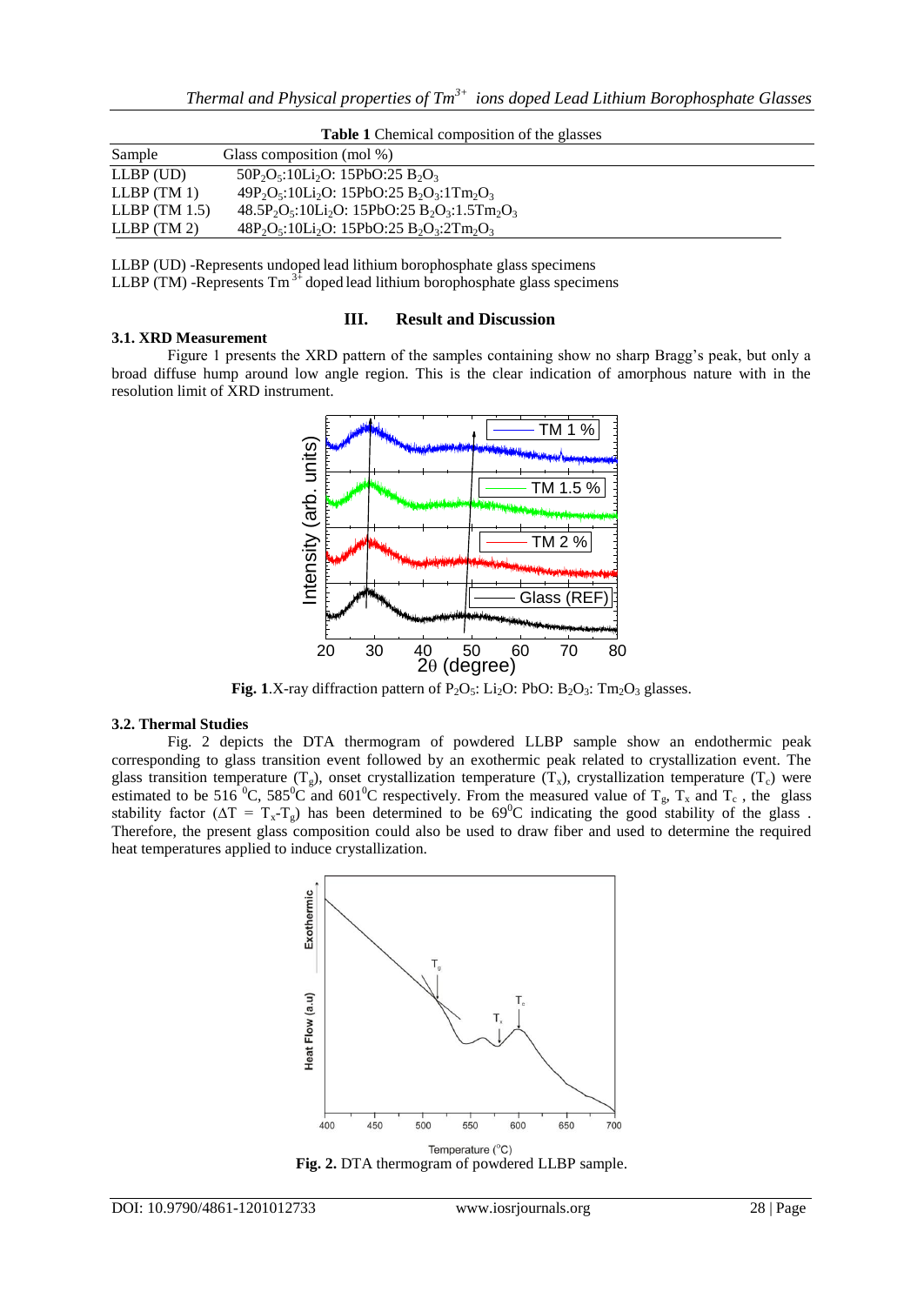Obtained results indicate that by increasing the amount of mol%  $Tm_2O_3$ , the  $T_g$  of the samples also increases, the small increase of  $T_g$  in these glasses shows that the structure is strongly and progressively modified. The thermal stabilities  $\tilde{\Delta}T$  of the LLBP reference glass and  $Tm^{+3}$  doped LLBP glass has been evaluated from their  $T_g$ ,  $T_c$  and  $T_m$  values, the results are listed out in Table 2. Hruby's parameter also calculated by using eq. (1), the greater values of the Hruby's parameter indicate higher glass forming tendency, the values of H in our glasses increased with the addition of the  $Tm_2O_3$ .

$$
H = \frac{T_X - T_g}{T_c - T_X} \tag{1}
$$

|  |  | <b>Table 2:</b> Thermal parameters determined from the DTA traces of LLBP (TM) glasses. |
|--|--|-----------------------------------------------------------------------------------------|
|--|--|-----------------------------------------------------------------------------------------|

| .<br>.        | .<br>.            |                                             | .                                  |                                           |         |      |
|---------------|-------------------|---------------------------------------------|------------------------------------|-------------------------------------------|---------|------|
| Sample Name   | $Tm_2O_3$<br>$\%$ | 0<<br><b>CONTINUES</b><br>$\pm \sigma$<br>◡ | $\mathbf{r}$<br>0<<br>$\mathbf{v}$ | $\mathbf{r}$<br>$0\sim$<br>1 <sup>c</sup> | œ<br>Δ1 | -    |
| LLBP (TM 1.0) |                   | 516                                         | 585                                | 601                                       | 69      | 4.31 |
| LLBP (TM 1.5) | ن د               | <b>E</b> 1 7<br>نتدب                        | 587                                | 602                                       | 70      | 4.67 |
| LLBP (TM 02)  | -                 | 519                                         | 588                                | 603                                       | 69      | 4.60 |

# **3.3. Physical properties**

**Density measurement** 

The density of all glasses was measured by using Archimedes principle with xylene as immersing liquid. The relation used is

$$
\rho(gm/cm^3) = \frac{W_a}{W_a - W_b} \times \rho_b
$$
\n(2)

Where  $W_a$  is the weight of glass sample in air,  $W_b$  is the weight of glass sample when immersed in xylene and

 $\rho_b$  is the density of xylene(0.86gm/cm<sup>3</sup>).

The molar volume of the glass samples can be calculated from following expression:

$$
V_m = \frac{M_T}{\rho} \tag{3}
$$

Where  $\rho$  is the density of the sample and  $M_T$  is the total molecular weight of the multi-component glass system given by

 $M_T=X$   $_{P2O5}Z$   $_{P2O5}+X$   $_{Li2O}Z$   $_{Li2O}+X$   $_{PbO}Z$   $_{PbO}+X$   $_{B2O3}Z$   $_{B2O3}+X$   $_{Tm2O3}Z$   $_{Tm2O3}$  (4) Where X  $_{P2O5}$ , X  $_{Li2O}$ , X  $_{PbO}$ , X  $_{B2O3}$ , X  $_{Tm2O3}$  are the molar fraction of the constituent oxides and Z  $_{P2O5}$ , Z  $_{Li2O}$ , Z  $_{\text{PbO}}$  Z  $_{\text{B2O3}}$ , Z  $_{\text{Tm2O3}}$  are the molar weights of the constituent oxides.

#### **Refractive index measurement**

The refractive index were measured by using an Abbe refractometer with sodium vapor lamp as the light source emitting the light at a wavelength λ of 589.3nm and having mono-bromonaphthalene as the contact layer between the sample and prism of the refractometer.

# **Reflection loss**

The reflection loss from the glass surface was computed from the refractive index using Fresnel's formula [13]

$$
R_L = \left[\frac{(n-1)}{(n+1)}\right]^2 \tag{5}
$$

Where n is the refractive index.

# **Molar refraction**

The molar refractivity of the glass samples were calculated using the formula which is well known as Volf and Lorentz-Lorentz formula [14]

$$
R_m = \left[\frac{(n^2 - 1)}{(n^2 + 2)}\right] \times V_m
$$
\n(6)

Where n is the refractive index of the glass sample,  $V_m$  is the molar volume.

# **Energy gap**

According to Duffy the energy gap is given by [15]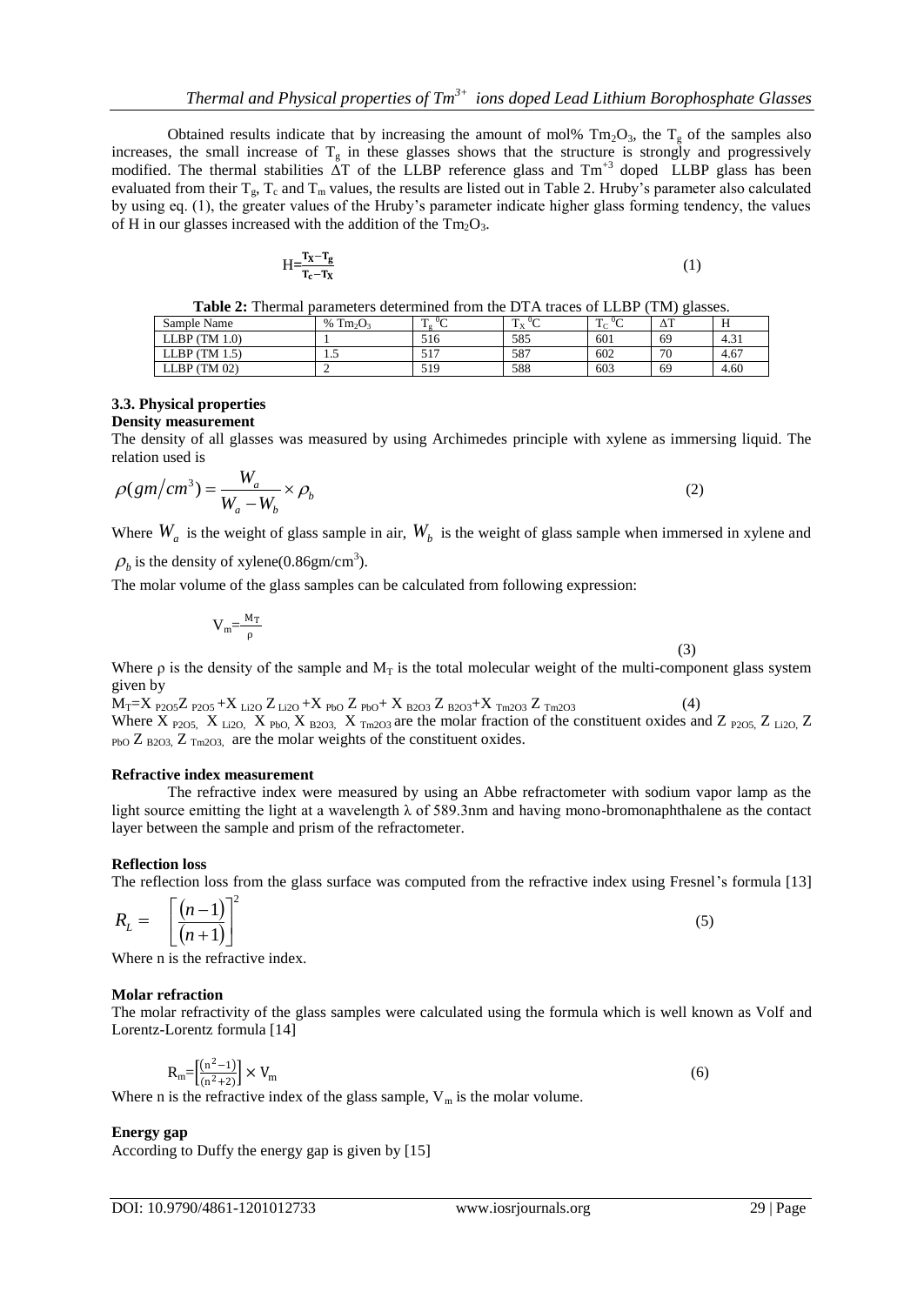$$
E_g = 20 \left(1 - \frac{R_m}{v_m}\right)^2 \tag{7}
$$

#### **Molar electronic polarizability**

#### The molar electronic polarizability of the material can be calculated from following expression [16] *Rm*

$$
\alpha_{\rm m} = \frac{R_{m}}{2.52} \tag{8}
$$

#### **Dielectric constant**

The dielectric constant was calculated using refractive index of the glass [17]

$$
\varepsilon = n^2 \tag{9}
$$

Where n is the refractive index.

#### **Optical dielectric constant**

The optical Dielectric Constant refractive index of the glass [18]

$$
p\frac{dt}{dp} = (\varepsilon - 1) = n^2 - 1\tag{10}
$$

Where  $\epsilon$  is the dielectric constant.

#### **Electronic polarizability**

The electronic polarizability was cal calculated using the formula [19]

$$
\alpha_{\rm e} = \frac{3(n^2 - 1)}{4 \Pi A_V (n^2 + 2)}\tag{11}
$$

Where  $A_V$  is the Avogadro number.

#### **Ionic concentrations**

The ionic concentrations of the glass samples are determined using the following relation [20]

N (ions /cm<sup>3</sup>) = 
$$
\frac{\text{(Avogadro 's number ) (glass density )}}{\text{(Average molecular weight )}} \times \text{(mol\% of rare earth)}
$$
 (12)

#### **Polaron radius**

The polaron radius was calculated using the formula [21]

$$
R_p = \frac{1}{2} \times \left(\frac{\Pi}{6N}\right)^{\frac{1}{3}}
$$
\n(13)

Where N is the ionic concentrations.

#### **Inter-ionic distance**

Inter-ionic distance of the glass samples is given as [21]

$$
R_i = \left(\frac{1}{N}\right)^{\frac{1}{3}}
$$
 (14)

Where  $R_i$  is the ionic concentrations.

#### **Field strength**

The field strength was calculated using the formula [22]

$$
F\left(\text{cm}^3\right) = \left(\frac{Z}{R_p^2}\right) \tag{15}
$$

Where Z is the thickness of the samples.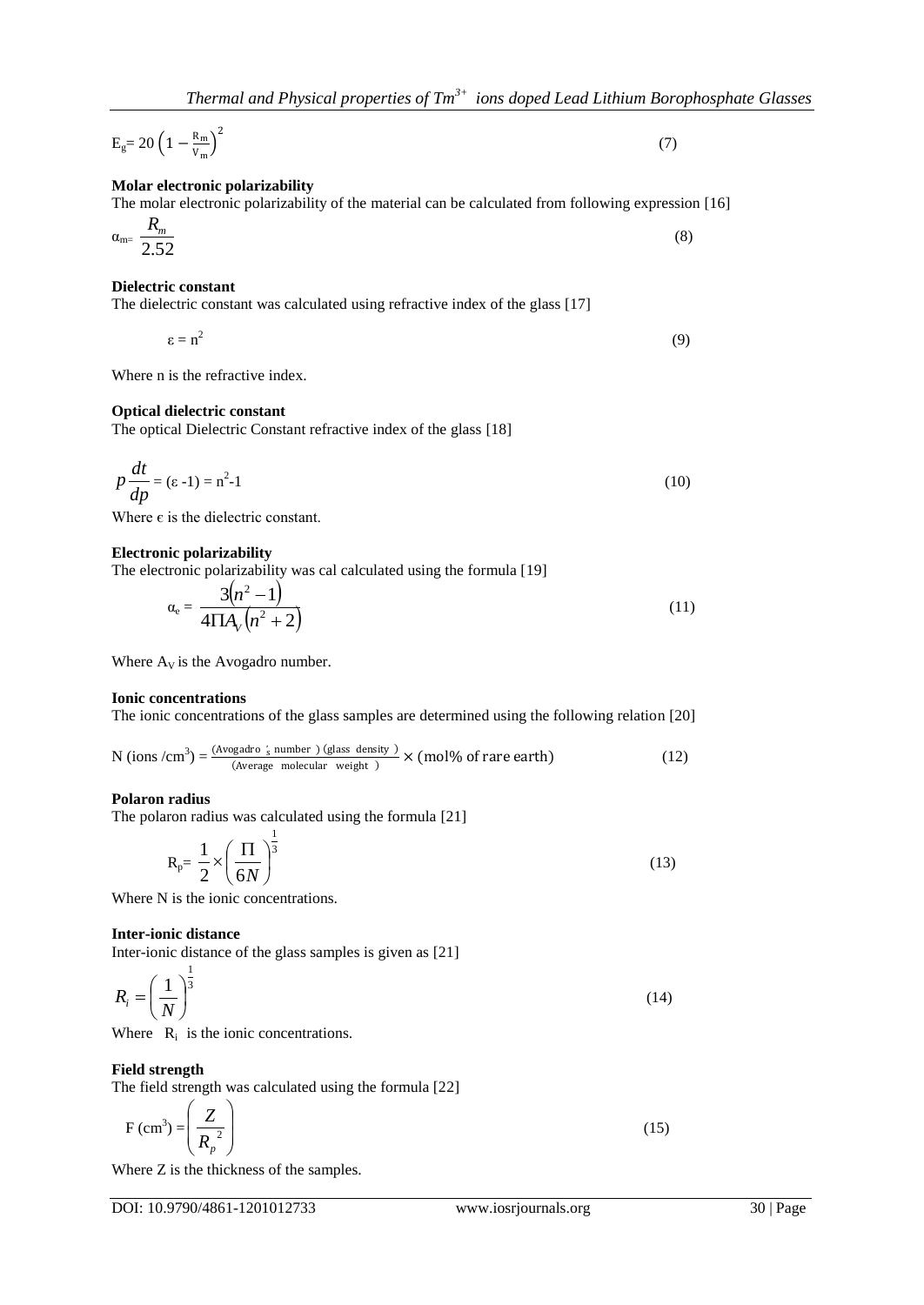#### **Oxygen packing density**

The oxygen packing density of the glass samples were calculated using the following relation [23]

$$
O.P.D. = n \left(\frac{\rho}{M}\right) \times 1000\tag{16}
$$

Where ρ the density of desired glass samples, M is the molecular weight of the sample and n is the number of oxygen atoms in the composition.



**Fig.3.** Varation of Electronic polarizability with Refractive Index.

| <b>Table 5:</b> The physical and optical properties of $P_2O_5$ : $L_2O$ : PDO: $D_2O_3$ : Thi <sub>2</sub> O <sub>3</sub> glasses |                          |             |             |             |  |  |
|------------------------------------------------------------------------------------------------------------------------------------|--------------------------|-------------|-------------|-------------|--|--|
| Physical properties                                                                                                                | <b>LLBP</b>              | <b>LLBP</b> | <b>LLBP</b> | <b>LLBP</b> |  |  |
|                                                                                                                                    | (UD)                     | (TM         | (TM1.5)     | (TM 02)     |  |  |
|                                                                                                                                    |                          | 01)         |             |             |  |  |
| Refractive Index (n)                                                                                                               | 1.770                    | 1.772       | 1.773       | 1.774       |  |  |
| Density (p) $\left(gm/cm^3\right)$                                                                                                 | 2.250                    | 2.325       | 2.446       | 2.536       |  |  |
|                                                                                                                                    |                          |             |             |             |  |  |
| Thickness $(Z)$                                                                                                                    | 0.225                    | 0.225       | 0.225       | 0.225       |  |  |
|                                                                                                                                    | 124.8480                 | 127.285     | 128.5068    | 129.7263    |  |  |
| AveragemolecularweightM $(g)$                                                                                                      |                          |             |             |             |  |  |
| Rare earth ions concentratio(N)                                                                                                    | $\overline{\phantom{m}}$ | 1.100       | 1.720       | 2.355       |  |  |
| Dielectric Constant $(\epsilon)$                                                                                                   | 3.133                    | 3.140       | 3.144       | 3.147       |  |  |
|                                                                                                                                    |                          |             |             |             |  |  |
|                                                                                                                                    |                          |             |             |             |  |  |
|                                                                                                                                    | 2.133                    | 2.140       | 2.144       | 2.147       |  |  |
| OpticalDielectricConstant $p \frac{dt}{dp}$                                                                                        |                          |             |             |             |  |  |
|                                                                                                                                    | 55.488                   | 54.746      | 52.538      | 51.154      |  |  |
| MolarVolume $(V_m)$ $(gm/cm^3)$                                                                                                    |                          |             |             |             |  |  |
| Reflection losses $(RL)$                                                                                                           | 7.727                    | 7.756       | 7.771       | 7.785       |  |  |
| Molar refractivity $(Rm)$                                                                                                          | 23.057                   | 22.793      | 21.895      | 21.339      |  |  |
|                                                                                                                                    |                          | 3.904       | 3.364       | 3.030       |  |  |
| Polaron radius $R_p(A^0)$                                                                                                          |                          |             |             |             |  |  |
|                                                                                                                                    |                          | 0.9688      | 0.8348      | 0.7518      |  |  |
| Interionic distance(R <sub>i</sub> ) $(A^0)$                                                                                       |                          |             |             |             |  |  |
| Electronic polarizability $(\alpha_e)$                                                                                             | 0.1648                   | 0.1651      | 0.1653      | 0.1654      |  |  |
|                                                                                                                                    |                          | 0.1476      | 0.1988      | 0.2451      |  |  |
| Field strength (F)                                                                                                                 |                          |             |             |             |  |  |
|                                                                                                                                    |                          |             |             |             |  |  |
| Molarpolarizability $(\alpha_m)$                                                                                                   | 9.149                    | 9.045       | 8.688       | 8.468       |  |  |
| $\times 10^{-24}$ cm <sup>3</sup>                                                                                                  |                          |             |             |             |  |  |
|                                                                                                                                    |                          |             |             |             |  |  |
|                                                                                                                                    |                          |             |             |             |  |  |
| Oxygen packing density (OPD)                                                                                                       | 63.077                   | 63.566      | 66.047      | 67.639      |  |  |
| Metallization criterion (M)                                                                                                        | 0.5845                   | 0.5837      | 0.5833      | 0.5828      |  |  |
| Energy gap $(E_g)$                                                                                                                 | 6.832                    | 6.813       | 6.804       | 6.794       |  |  |
| Electrical susceptibility $(\chi)$                                                                                                 | 0.1698                   | 0.1704      | 0.1707      | 0.1709      |  |  |

|  | <b>Table 3:</b> The physical and optical properties of $P_2O_5$ : Li <sub>2</sub> O: PbO: B <sub>2</sub> O <sub>3</sub> : Tm <sub>2</sub> O <sub>3</sub> glasses |  |
|--|------------------------------------------------------------------------------------------------------------------------------------------------------------------|--|
|--|------------------------------------------------------------------------------------------------------------------------------------------------------------------|--|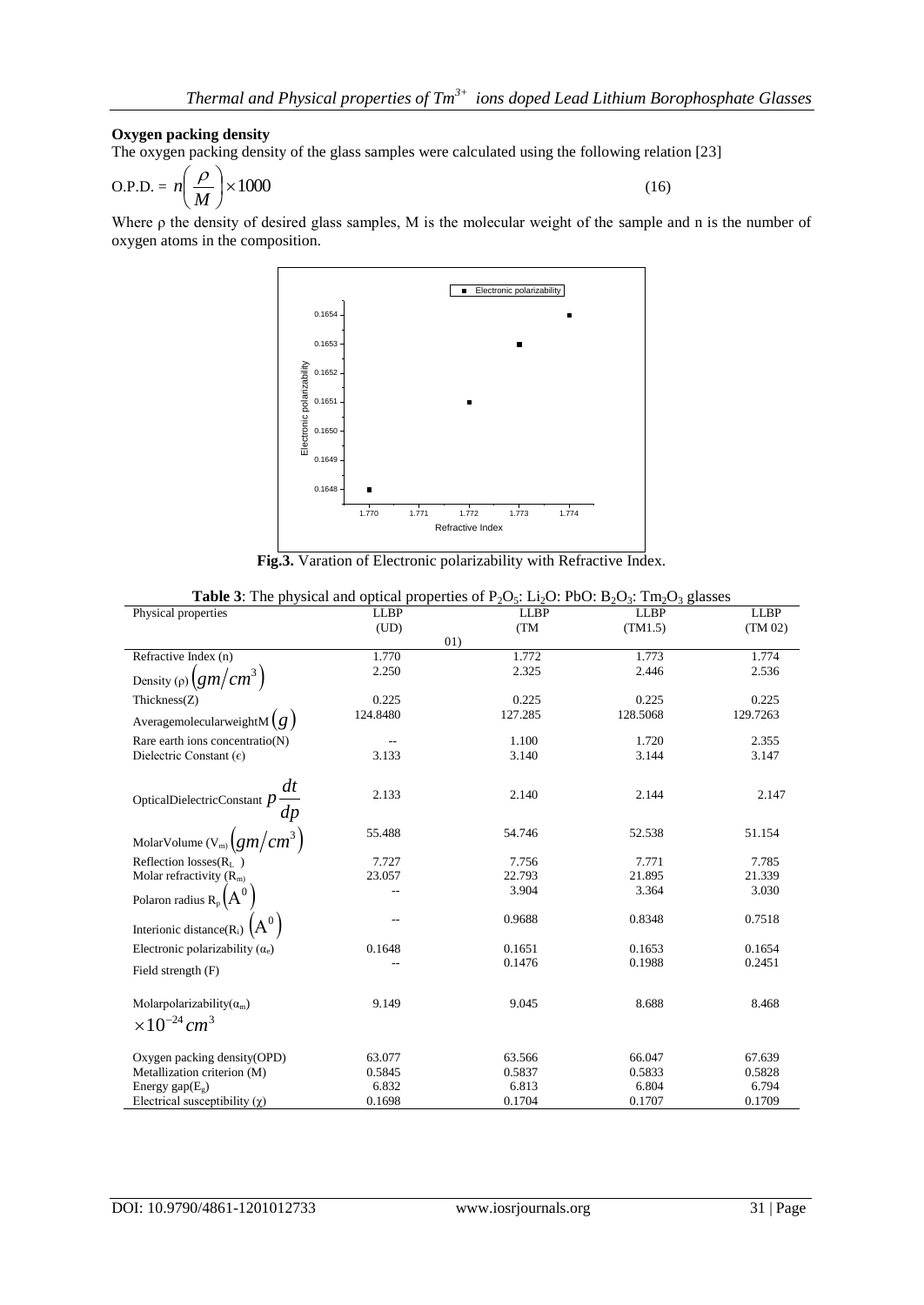

**Fig.4.** Variation of oxygen packing density with electrical susceptibility.

# **Insulating nature**

According to the Herzfeld theory of metallization, If  $R_m/V_m > 1$  and  $R_m/V_m < 1$  predicting metallic or insulating [24]. Subtracting by 1 gives the metallization (M)



# **Electrical susceptibility (χ)**

The Electrical susceptibility was calculated using the formula [25]

$$
\chi = \left(\frac{n^2 - 1}{4\pi}\right) \tag{18}
$$

# **IV. Conclusions**

The  $Tm<sup>3+</sup>$  doped lead lithium borophosphate gasses were prepared at various doping concentration of Tm<sub>2</sub>O<sub>3</sub> and characterized for their physical properties. The density and refractive index increases with an increase in concentration of  $Tm_2O_3$ . Glass stability was calculated by taking the difference of  $T_c$  and  $T_g$ . Higher the value, higher is the glass stability. The greater values of the Hruby's parameter indicate higher glass forming tendency .The energy band gap found to decrease in glasses with  $Tm<sub>2</sub>O<sub>3</sub>$  content. The decrease value of metallization criterion indicates that the glass material is metalizing.